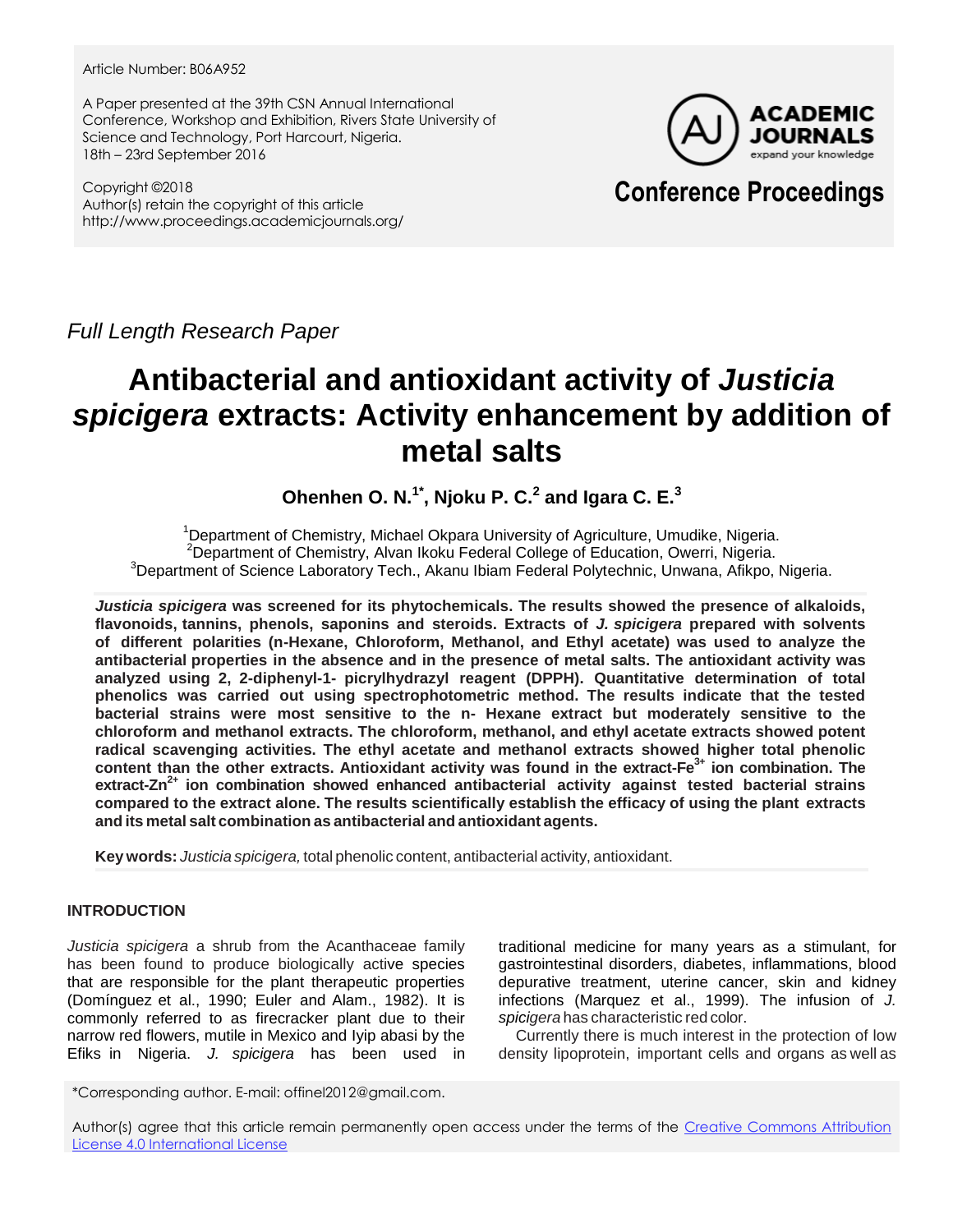food systems against oxidative damage caused by superoxide, hydroxyl and peroxyl radicals. This has led to an increasing demand to evaluate the antioxidant properties of direct plant extracts or isolated products from plant origin rather than looking for synthetic ones. Antioxidants may guard against reactive oxygen specie (ROS) toxicities through the prevention of ROS construction by the prevention of ROS attack, scavenging reactive metabolites and converting them to less reactive molecules or by enhancing the resistance of sensitive biological targets to ROS attack (Sen, 1995). Free radicals, ROS, and reactive nitrogen species (RNS) are associated with many pathological conditions such as atherosclerosis, arthritis, ischemia, reperfusion, injury of many tissues, central nervous system, gastritis, cancer and AIDS (Cook and Samman., 1996; Kumpulainen and Salonen, 1999). The anti-oxidative properties of phenolics are due to mechanisms such as scavenging of free radicals, chelation of metal ions, and inhibition of enzymes responsible for free radical generation (Akinmoladun et al., 2007).

Several studies have been made in order to determine the antioxidant properties of plants, especially those used in traditional medicine (Jang et al., 2007; Surveswaran et al., 2007). This study is in support of other studies that have been made to replace synthetic antioxidants that are carcinogenic with natural antioxidants from natural sources.

#### **MATERIALSAND METHODS**

The plant samples were collected and identified by comparing with the leaves inflorescence in standard text (Akobundu and Agyakwa, 1998); it was further authenticated by Prof. Nmeregini of Forestry Dept., MOUAU.

#### **Extraction**

The extraction was performed according to standard method of (AOAC, 1995). The Methanol extract was extracted using 80% methanol and labeled ME, the Ethyl acetate extract was prepared with Ethyl acetate and labeled (EAE), Chloroform extract labeled CE and n-Hexane extract labeled (n-HE).

#### **Phytochemical determination**

The phytochemicals determination was done according to the standard method by Harborne and Harborne.(1998).

#### **Determination of total phenolic content**

The total phenolic content was measured by spectrophotometric determination with a modified Folin-Ciocalteau method Tuberoso et al. (2007) using Gallic acid as a standard phenolic compound. The total phenolic content was expressed as Gallic acid equivalent (GAE) in g/100 g of dry wt. of extract. Mixture of water and reagent was used as blank. Sample measurement was done in triplicates and the mean andstandard deviations calculated ineach case.

#### **DPPH Free radical scavenging activity**

The free radical scavenging activity of the plant extracts and extractsmetal ions was evaluated by the stable radical DPPH (2, 2 diphenyl-1picrylhydrazyl) reagent described by Miliauskas et al. (2004). Radical scavenging potential was expressed as inhibiting conc.  $IC_{50}$  value. This represents the sample conc. at 50% of the DPPH radicals scavenged. The assays were done in triplicate and the results were expressed as mean values  $\pm$  standard deviations.

#### **Antibacterial screening**

Extracts of the leaves 1g was dissolved in 1ml of dimethyl sulphoxide (DMSO) to get a concentration of 100 mg/ml. This was used as stock solutions for the antimicrobial assay (Okigbo and Omodamiro, 2006). Four representative test microorganisms were used in testing the antimicrobial activity of the leaves extracts of *J. spicigera–* n-Hexane (n-HE), Chloroform (CE), Methanol (ME) and Ethyl Acetate (EAE). The test microorganisms used were *Streptococcus pneumonia, Salmonella typhi, Escherichia coli* and *Aspergilus niger.* The test cultures were originally obtained from Federal Medical Centre (FMC) Umuahia, Abia State, Nigeria and were maintained innutrient agar.

The antimicrobial test used the filter paper disc diffusion method (Anderson, 1974). Ciprofloxacin drug 0.1 g dissolved in 1ml of distilled water was used on a separate disc. This served as a standard while the disc with DMSO (100 mg/ml) served as the control. The mean was taken as the diameter zone of inhibition. To increase the synergistic effect the metal salts Fe(III) and Zn(II) ions was combined with the extracts for the antibacterial tests. Aliquot containing solutions with a constant concentration of extract 10equivalent and freshly prepared metal salts ZnSO4, FeCl<sup>3</sup> solution with a stoichiometric equivalent (1-5 eq) were added to give a final extract-metal ion ratio of 10:01, 10:02, 10:03, 10:04, and 10:05. The obtained product was filtered and collected. The experiment was repeated three times for each extract and the means of these values were recorded.

## **RESULTS**

The results of this is work are presented in Tables 1 and 2 and Figures 1 to 3.

## **DISCUSSION**

The phytochemical screening done on all the plant extracts revealed the presence of alkaloids, phenolics, flavonoids in all the samples except n- Hexane. Steroids were present in all the extracts but more in the ethyl acetate extract. Tannins and saponins were found in methanol and ethyl acetate extracts. The results of the total phenolic content of *J. spicigera* is shown in Table 1. There is a positive correlation between the total phenolic content and antioxidant activity of *J. spicigera* with that reported for other plant species of Acanthaceae (Sawadogo et al., 2006; Jang et al., 2007). The total phenolic content of *J. spicigera* ranged from 3.28±0.01 to 5.65±0.02 g GAE per 100 g dry wt. of extract with methanol extract richer in phenols than the other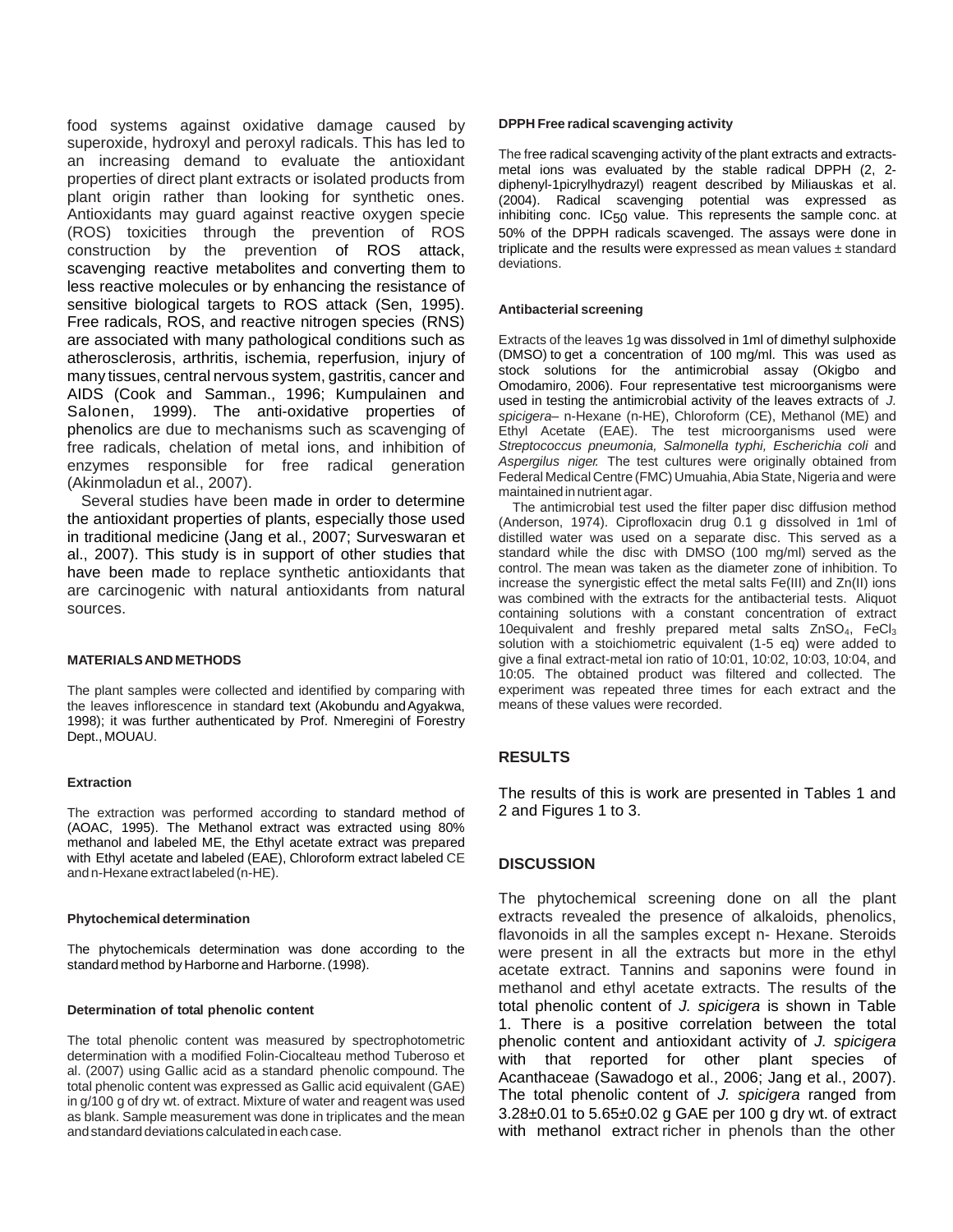**Table 1.** Total phenolic content of *J. spicigera*

| <b>Extract</b> | Total Phenolic content (g GAE per 100g) dry wt. of extract |  |
|----------------|------------------------------------------------------------|--|
| $n-HE$         | $3.28 \pm 0.01$                                            |  |
| EAE.           | $5.65 \pm 0.02$                                            |  |
| <b>CE</b>      | $3.99 \pm 0.02$                                            |  |
| ME             | $4.54 \pm 0.04$                                            |  |

-Data are means±standard deviations from two extraction replicates.

**Table 2.** Antioxidant activity of *J*. *spicigera*withandwithout metal ion.

| <b>Sample</b>                | DPPH (IC <sub>50</sub> ) µg/ml |
|------------------------------|--------------------------------|
| n-Hexane                     | 34.18±0.50                     |
| $n$ -Hexane-Fe $3+$          | $34.01 \pm 0.15$               |
| $n$ -Hexane-Zn <sup>2+</sup> | $36.73 \pm 0.80$               |
| <b>EAE</b>                   | $13.73 \pm 0.21$               |
| $EAE-Fe3+$                   | $11.64 \pm 0.18$               |
| $EAE-Zn^{2+}$                | 12.68±0.39                     |
| <b>ME</b>                    | $18.71 \pm 0.74$               |
| $ME-Fe3+$                    | $18.01 \pm 0.12$               |
| ME- $Zn^{2+}$                | $18.50 \pm 0.19$               |
| CE.                          | $14.94 \pm 0.16$               |
| $CE-Fe3+$                    | 13.28±0.51                     |
| $CE-Zn^{2+}$                 | $14.57 \pm 0.13$               |
| AA (Ascorbic acid)           | 14.94±0.30                     |

Data are means± standard deviations from two extraction replicates.



 **Figure 1.** Inhibition zone (mm) of extracts against four bacterial strains with standard drug (S= Ciprofloxacin).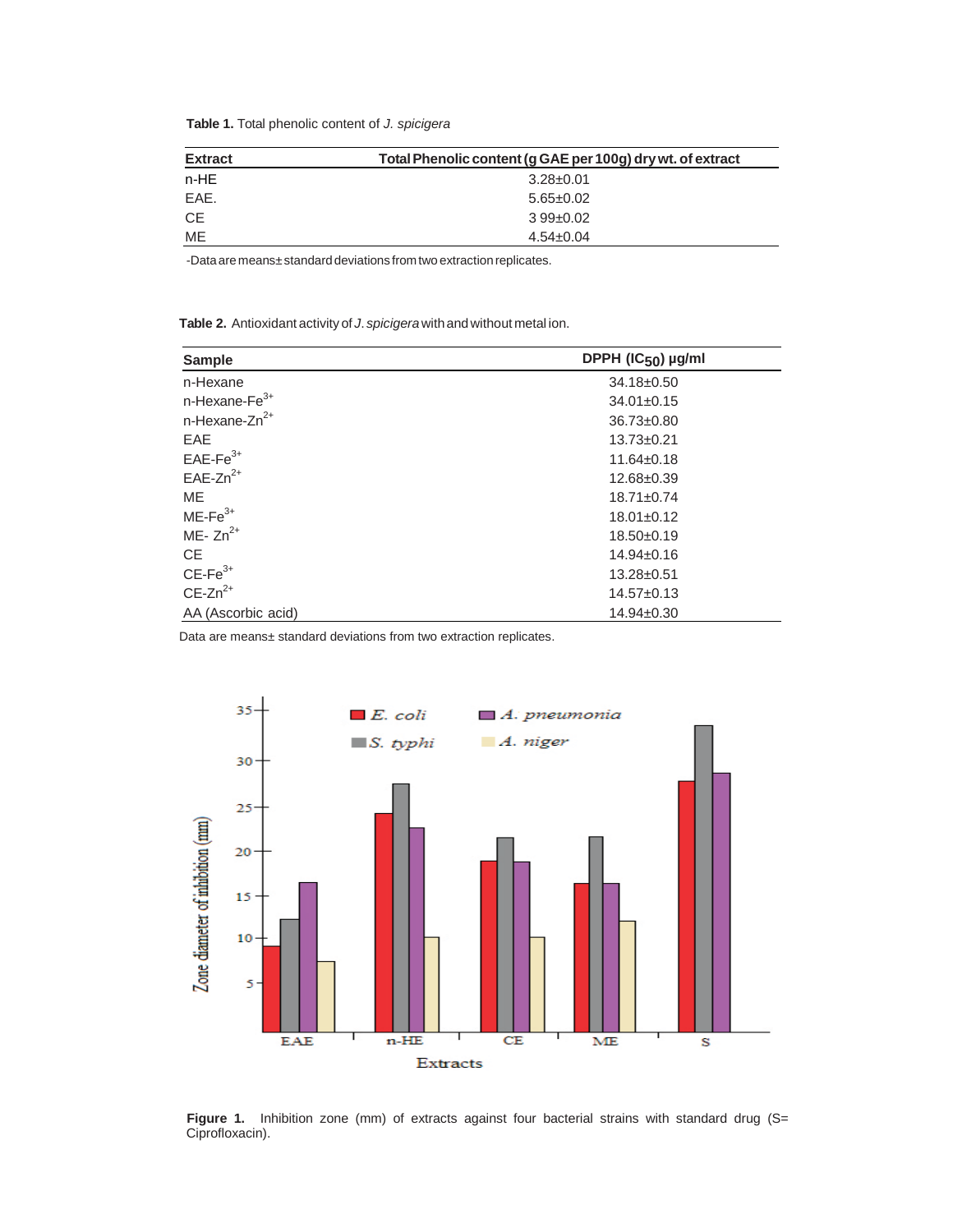

Extract-metal salt combination at different concentrations

Figure 2. Inhibition Zone (mm) of extract-Fe<sup>3+</sup> combination against four bacterial strains at concentrations 10:04 and 10:05.



Extract-metal salt combination at different concentrations

**Figure 3.** Inhibition Zone (mm) of extract-Zn<sup>2+</sup> combination against four bacterial strains at concentrations 10:04 and 10:05.

extracts. The results of CE, ME, EAE were found to be significant at P<0.05 but not significant for n- Hexane extract at P>0.05 when compared to the blank.

The results of the DPPH radical scavenging activity of the extracts and ascorbic acid are presented in Table 2. The results show that the extracts exhibited a concentration dependent anti radical activity and the lower IC50 values

are indicative of a higher anti radical activity. At low concentrations (10:01,10:02) the extract-metal ion combination showed results comparable to the extract alone but a discernable effect was observed of the free radical scavenging activity at concentration 10:03. ME-Iron(III) exhibited highest percent inhibition of DPPH radical as compared to other fractions. CE-Iron(III) ion